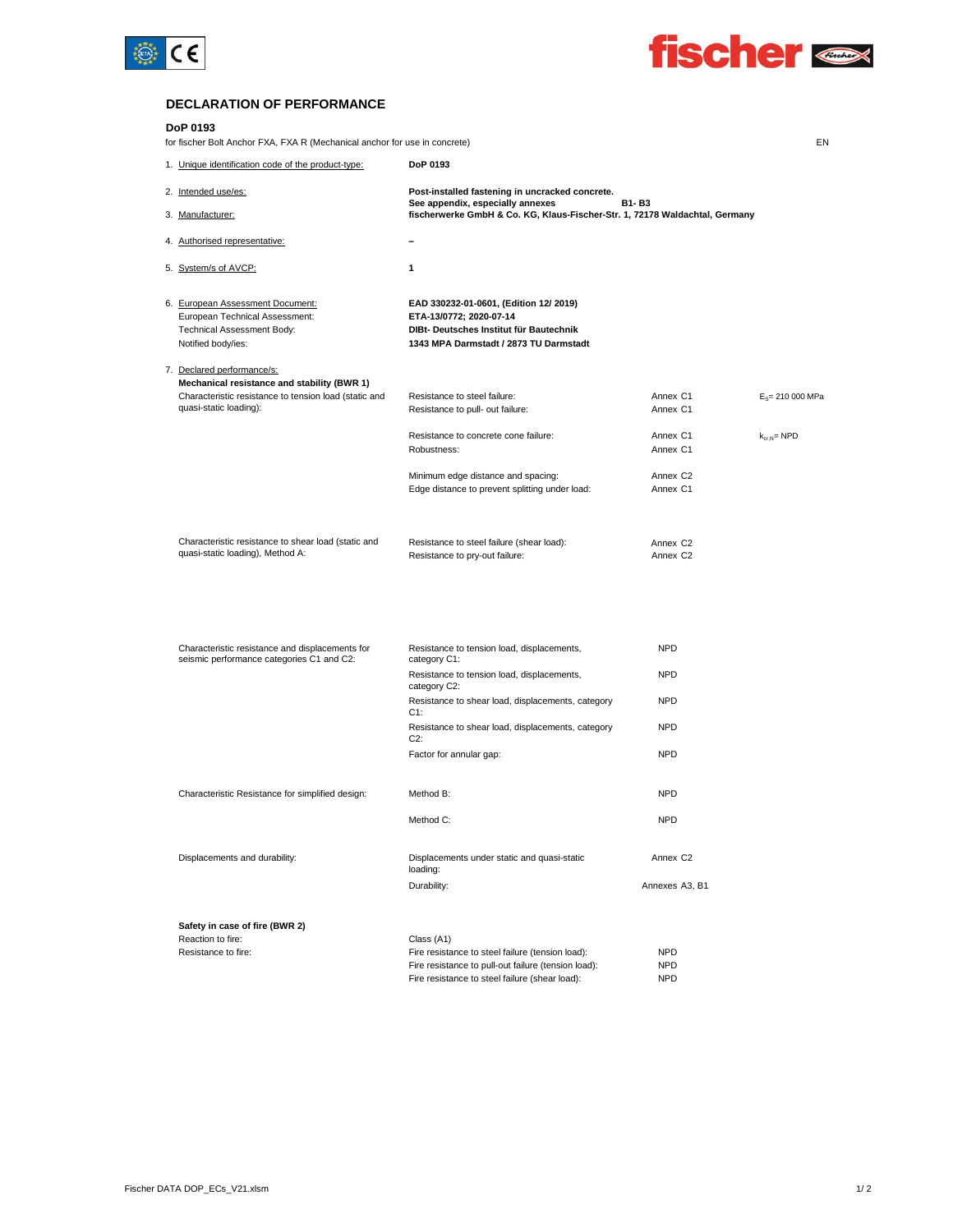



8. Appropriate Technical Documentation and/or Specific Technical Documentation: **–**

The performance of the product identified above is in conformity with the set of declared performance/s. This declaration of performance is issued, in accordance<br>with Regulation (EU) No 305/2011, under the sole responsibil

Signed for and on behalf of the manufacturer by:

ppa. The ff

Tumlingen, 2020-07-28

 $i.V. R52$ 

Thilo Pregartner, Dr.-Ing. No. 2008. Thilo Pregartner, Dr.-Ing. Peter Schillinger, Dipl.-Ing.

This DoP has been prepared in different languages. In case there is a dispute on the interpretation the English version shall always prevail.

The Appendix includes voluntary and complementary information in English language exceeding the (language-neutrally specified) legal requirements.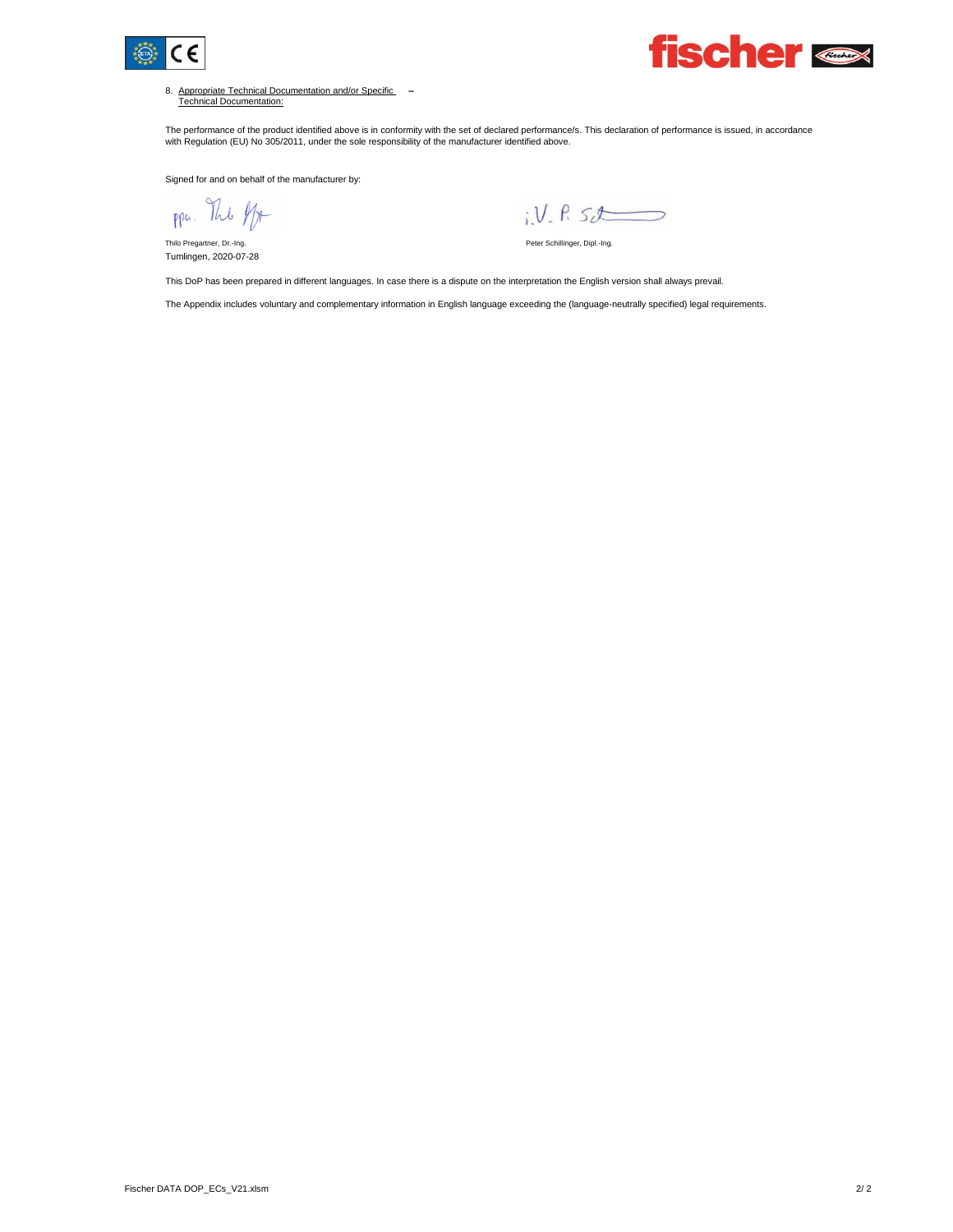#### **Specific Part**

## **1 Technical description of the product**

 The fischer Bolt anchor FXA and FXA R is an anchor made of zinc plate or stainless steel which is placed into a drilled hole and anchored by torque-controlled expansion.

The product description is given in Annex A.

#### **2 Specification of the intended use in accordance with the applicable European Assessment Document**

The performances given in Section 3 are only valid if the fastener is used in compliance with the specifications and conditions given in Annex B.

The verifications and assessment methods on which this European Technical Assessment is based lead to the assumption of a working life of the fastener of at least 50 years. The indications given on the working life cannot be interpreted as a guarantee given by the producer, but are to be regarded only as a means for choosing the right products in relation to the expected economically reasonable working life of the works.

#### **3 Performance of the product and references to the methods used for its assessment**

#### **3.1 Mechanical resistance and stability (BWR 1)**

| <b>Essential characteristic</b>                                                             | Performance             |
|---------------------------------------------------------------------------------------------|-------------------------|
| Characteristic resistance to tension load                                                   | See Annex               |
| (static and quasi-static loading)                                                           | C 1 and C2              |
| Characteristic resistance to shear load                                                     | See Annex               |
| (static and quasi-static loading)                                                           | C <sub>2</sub>          |
| <b>Displacements</b>                                                                        | See Annex               |
| (static and quasi-static loading)                                                           | C <sub>2</sub>          |
| Characteristic resistance and displacements for seismic<br>performance categories C1 and C2 | No performance assessed |
| Durability                                                                                  | See Annex B 1           |

#### **3.2 Safety in case of fire (BWR 2)**

| <b>Essential characteristic</b> | Performance             |  |  |
|---------------------------------|-------------------------|--|--|
| Reaction to fire                | Class A1                |  |  |
| Resistance to fire              | No performance assessed |  |  |

#### **4 Assessment and verification of constancy of performance (AVCP) system applied, with reference to its legal base**

 In accordance with the European Assessment Document EAD 330232-01-0601 the applicable European legal act is: [96/582/EC].

The system to be applied is: 1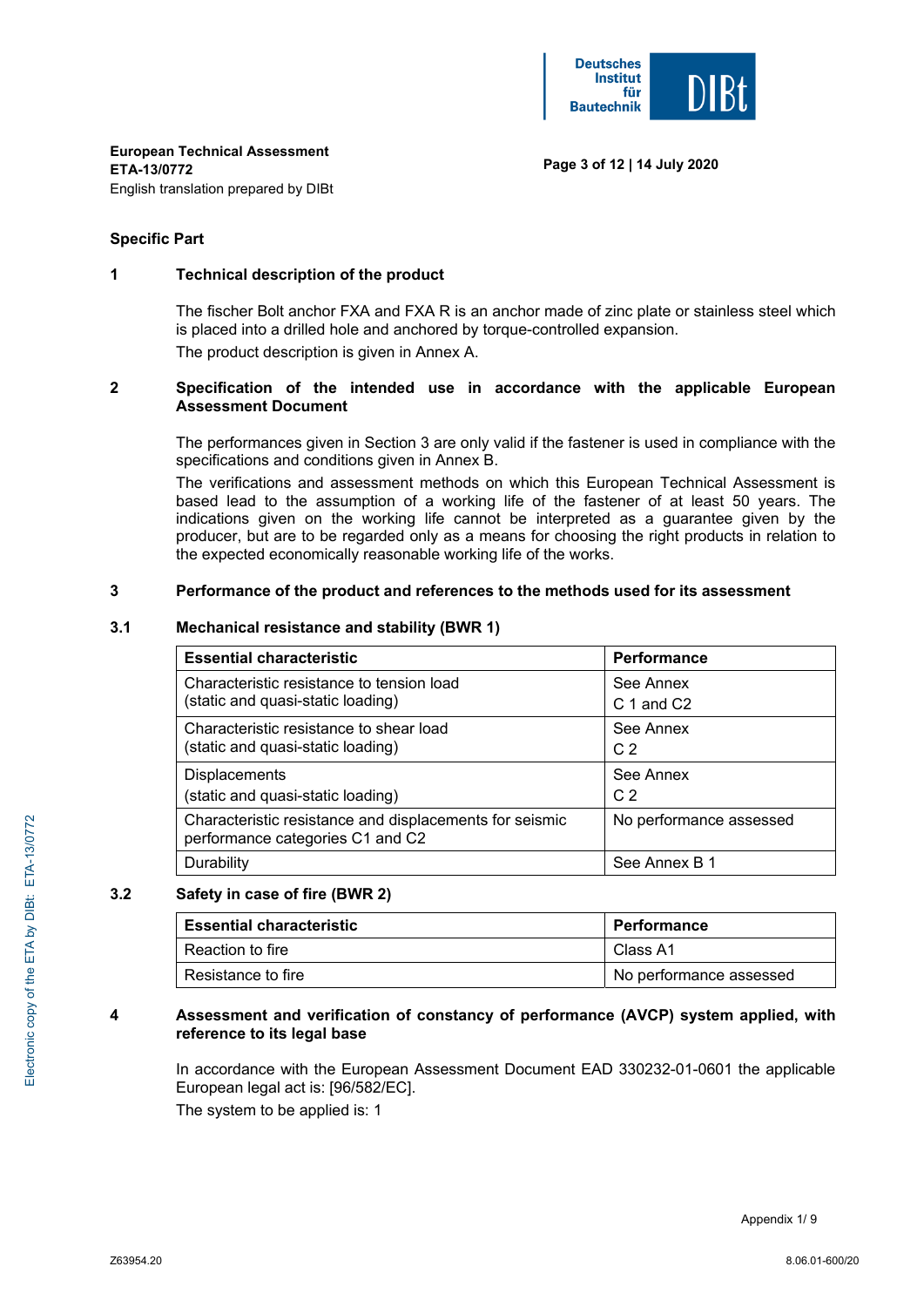

(Fig. not to scale)

**Annex A1** 

Appendix 2/ 9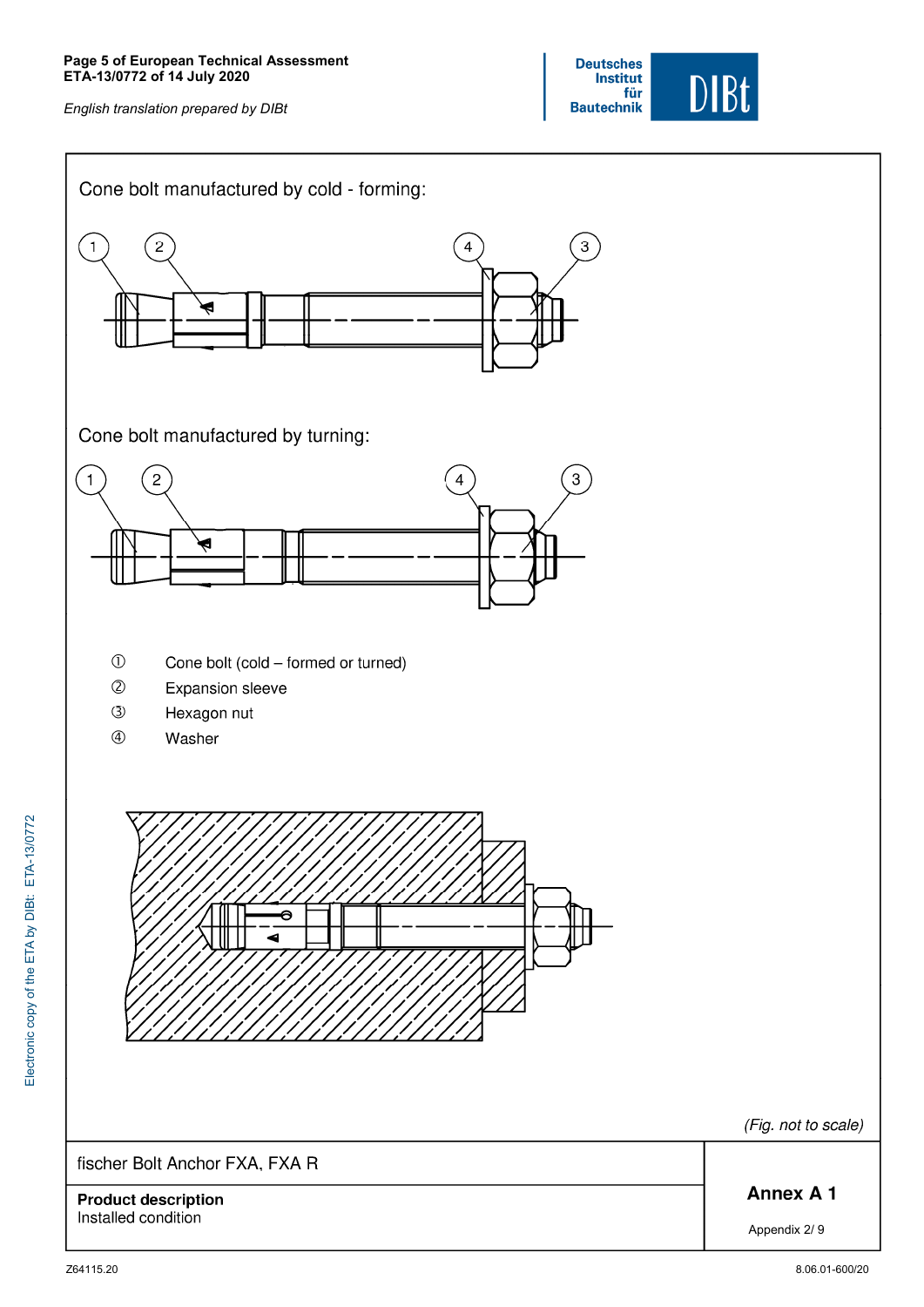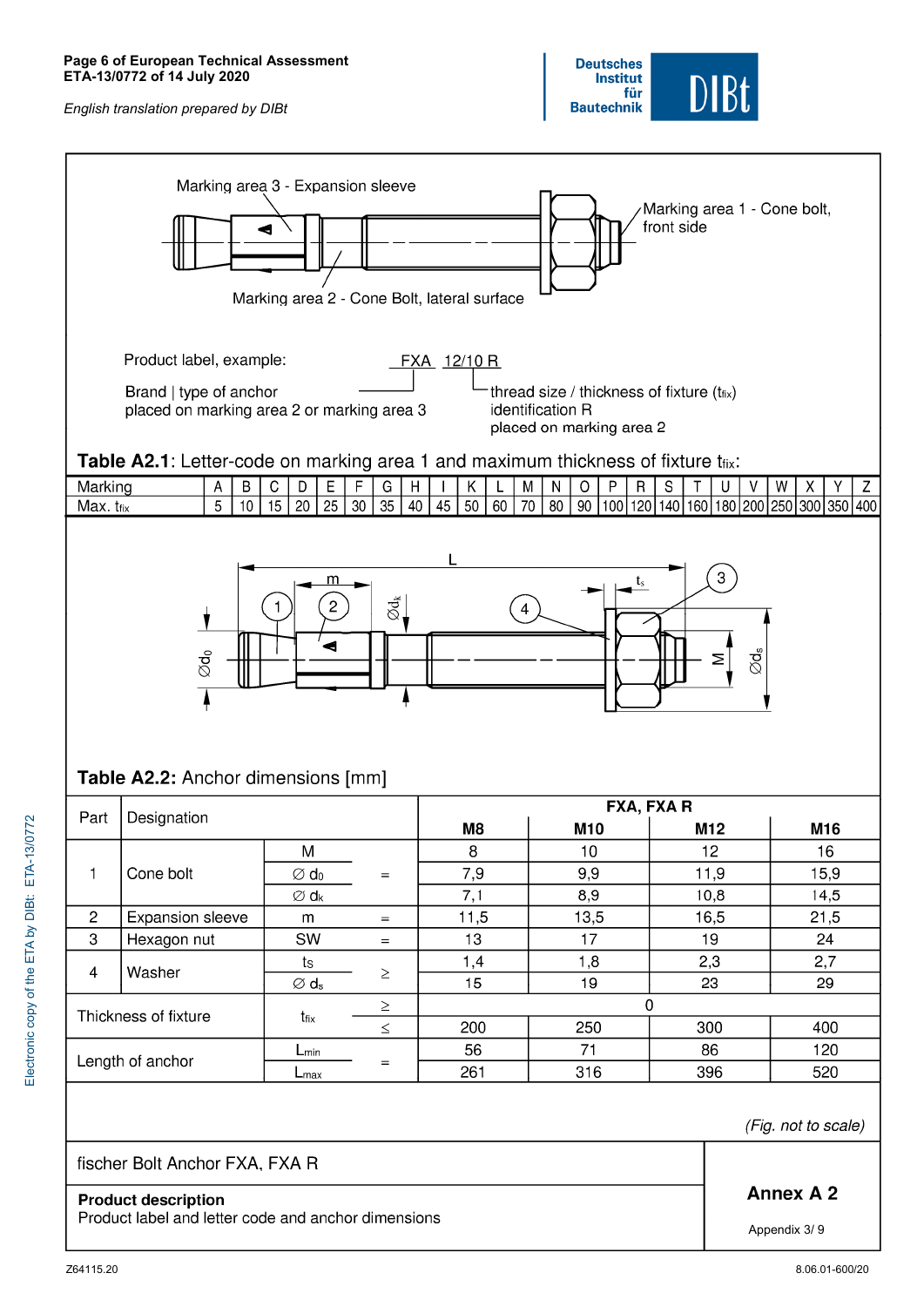#### Table A3.1: Materials FXA (zinc plated  $\geq$  5µm, DIN EN ISO 4042:2018) Part Designation Material Cone bolt Cold form steel or free cutting steel  $\mathbf{1}$ Cold strip, EN 10139:2016<sup>1)</sup>  $\overline{c}$ Expansion sleeve 3 Hexagon nut Steel, property class min. 8, EN ISO 898-2:2012 Cold strip, EN 10139:2013  $\overline{4}$ Washer

<sup>1)</sup> Optional stainless steel EN 10088:2014

## Table A3.2: Materials FXA R

| Part | Designation      | Material                                                                  |
|------|------------------|---------------------------------------------------------------------------|
|      | Cone bolt        | Stainless steel EN 10088:2014                                             |
| 2    | Expansion sleeve |                                                                           |
| 3    | Hexagon nut      | Stainless steel EN 10088:2014<br>ISO 3506-2: 2009; property class min. 70 |
|      | Washer           | Stainless steel EN 10088:2014                                             |

fischer Bolt Anchor FXA, FXA R

**Product description Materials** 

Annex A 3

Appendix 4/9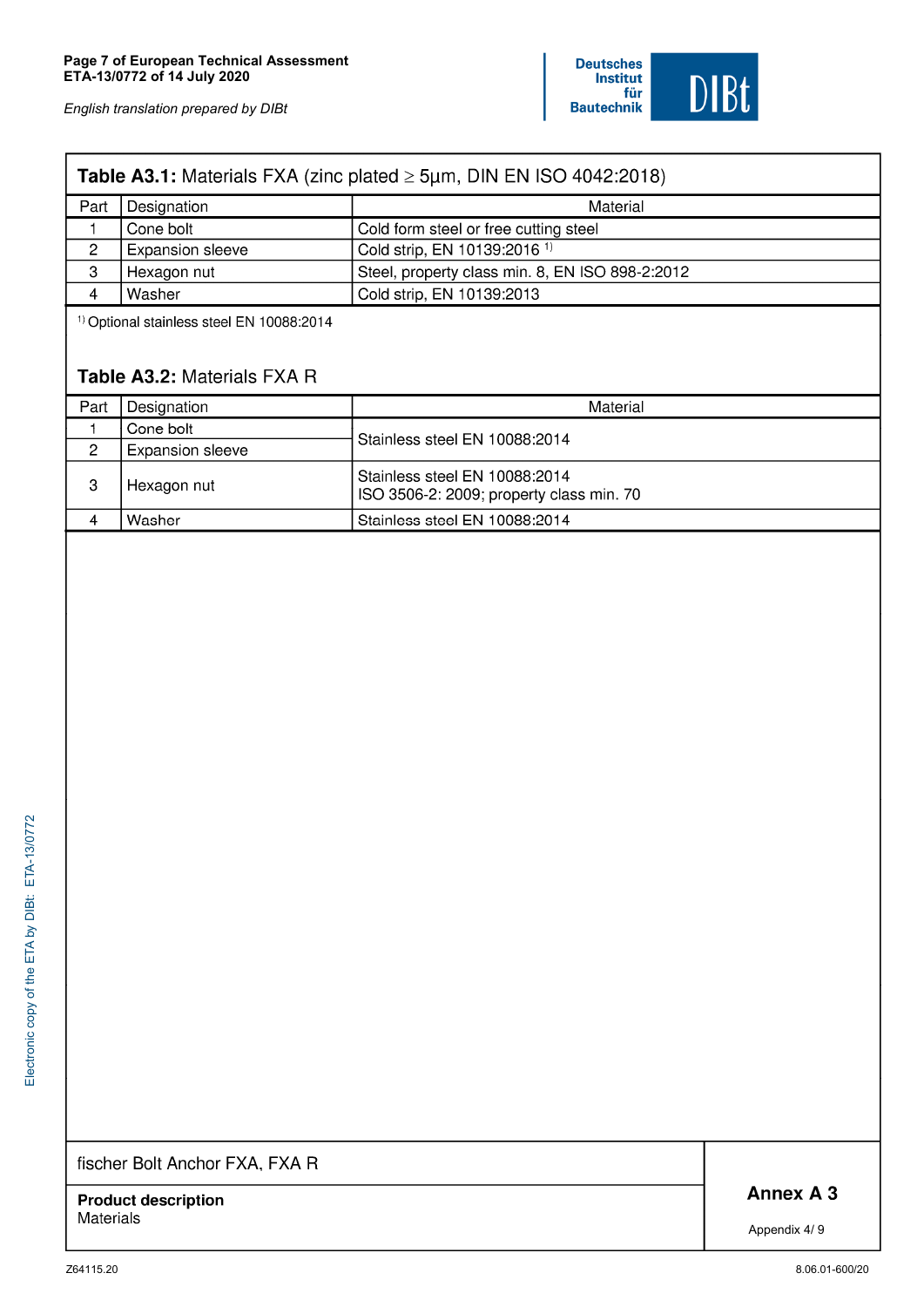| Specifications of intended use                                                                                                                               |                                                              |             |  |  |  |  |  |  |  |
|--------------------------------------------------------------------------------------------------------------------------------------------------------------|--------------------------------------------------------------|-------------|--|--|--|--|--|--|--|
| fischer Bolt Anchor FXA, FXA R<br>M8<br>M10<br>M12<br>M16                                                                                                    |                                                              |             |  |  |  |  |  |  |  |
| Material                                                                                                                                                     | Steel                                                        | Zinc plated |  |  |  |  |  |  |  |
|                                                                                                                                                              | Stainless steel                                              | R           |  |  |  |  |  |  |  |
|                                                                                                                                                              | Static and quasi-static loads                                |             |  |  |  |  |  |  |  |
|                                                                                                                                                              | Uncracked concrete                                           |             |  |  |  |  |  |  |  |
| <b>Base materials:</b><br>Reinforced or unreinforced normal concrete without fibres of strength classes C20/25 to C50/60 according to<br>EN 206:2013+A1:2016 |                                                              |             |  |  |  |  |  |  |  |
|                                                                                                                                                              | Use conditions (Environmental conditions):                   |             |  |  |  |  |  |  |  |
|                                                                                                                                                              | <b>FXA</b><br>Structures subject to dry internal conditions: |             |  |  |  |  |  |  |  |

| For all other conditions according to EN 1993-1-4:2015-10 corresponding |              |
|-------------------------------------------------------------------------|--------------|
| to corrosion resistance class CRC III                                   | <b>FXA R</b> |

#### Design:

- . Anchorages are to be designed under the responsibility of an engineer experienced in anchorages and concrete work
- $\bullet$ Verifiable calculation notes and drawings are to be prepared taking account of the loads to be anchored. The position of the anchor is indicated on the design drawings (e.g. position of the anchor relative to reinforcement or to supports, etc.)
- Design of fastenings according to EN 1992-4:2018 and TR 055  $\ddot{\phantom{0}}$

## fischer Bolt Anchor FXA, FXA R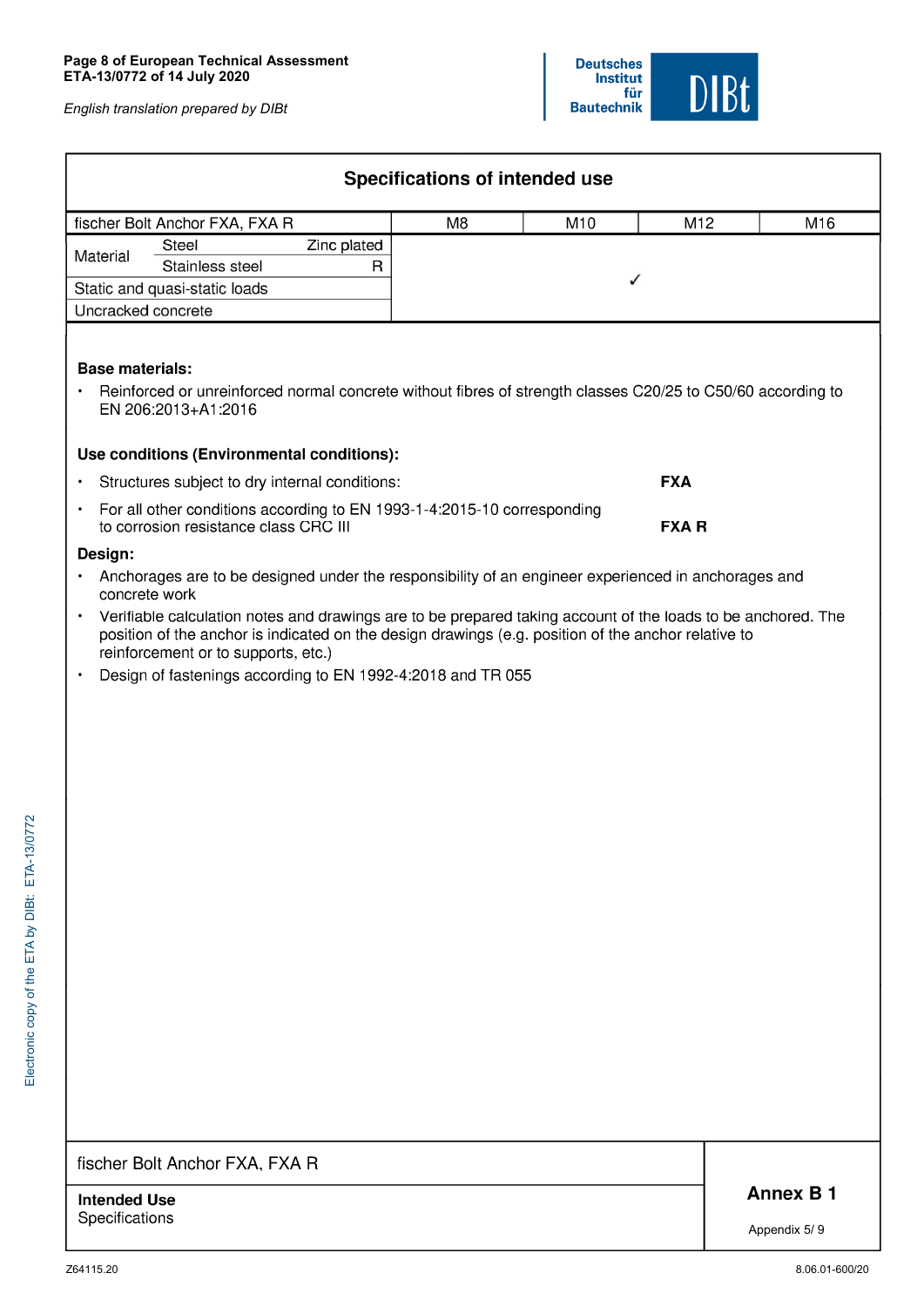## Table B2.1: Installation parameters

| <b>TUDIC DETT:</b> INSTANTION PARTISTS.   |                           |            |            |      |      |  |  |  |
|-------------------------------------------|---------------------------|------------|------------|------|------|--|--|--|
|                                           |                           | FXA, FXA R |            |      |      |  |  |  |
| Type of anchor / size                     |                           | M8         | <b>M10</b> | M12  | M16  |  |  |  |
| Nominal drill hole diameter               | $d_0 =$                   | 8          | 10         | 12   | 16   |  |  |  |
| Cutting diameter of drill bit             | $d_{cut} \leq$            | 8,45       | 10,45      | 12,5 | 16,5 |  |  |  |
| Effective anchorage depth                 | [mm]<br>$h_{\text{ef}} =$ | 40         | 50         | 65   | 80   |  |  |  |
| Depth of drill hole in concrete           | $h_1 \geq$                | 56         | 68         | 85   | 104  |  |  |  |
| Diameter of clearance hole in the fixture | $d_f \leq$                | 9          | 12         | 14   | 18   |  |  |  |
| Required torque moment FXA (zinc plated)  |                           | 15         | 30         | 50   | 100  |  |  |  |
| Required torque moment FXA R              | $T_{inst} = [Nm]$         | 10         | 20         | 35   | -80  |  |  |  |



- h<sub>ef</sub> = Effective embedment depth
- $t_{fix}$  = Thickness of the fixture
- $h_1$  = Depth of drill hole to deepest point
- $h_{min}$  = Minimum thickness of concrete member
- $T_{inst} =$  Required setting torque

fischer Bolt Anchor FXA, FXA R

**Intended Use** Installation parameters (Fig. not to scale)

**Annex B2** 

Appendix 6/9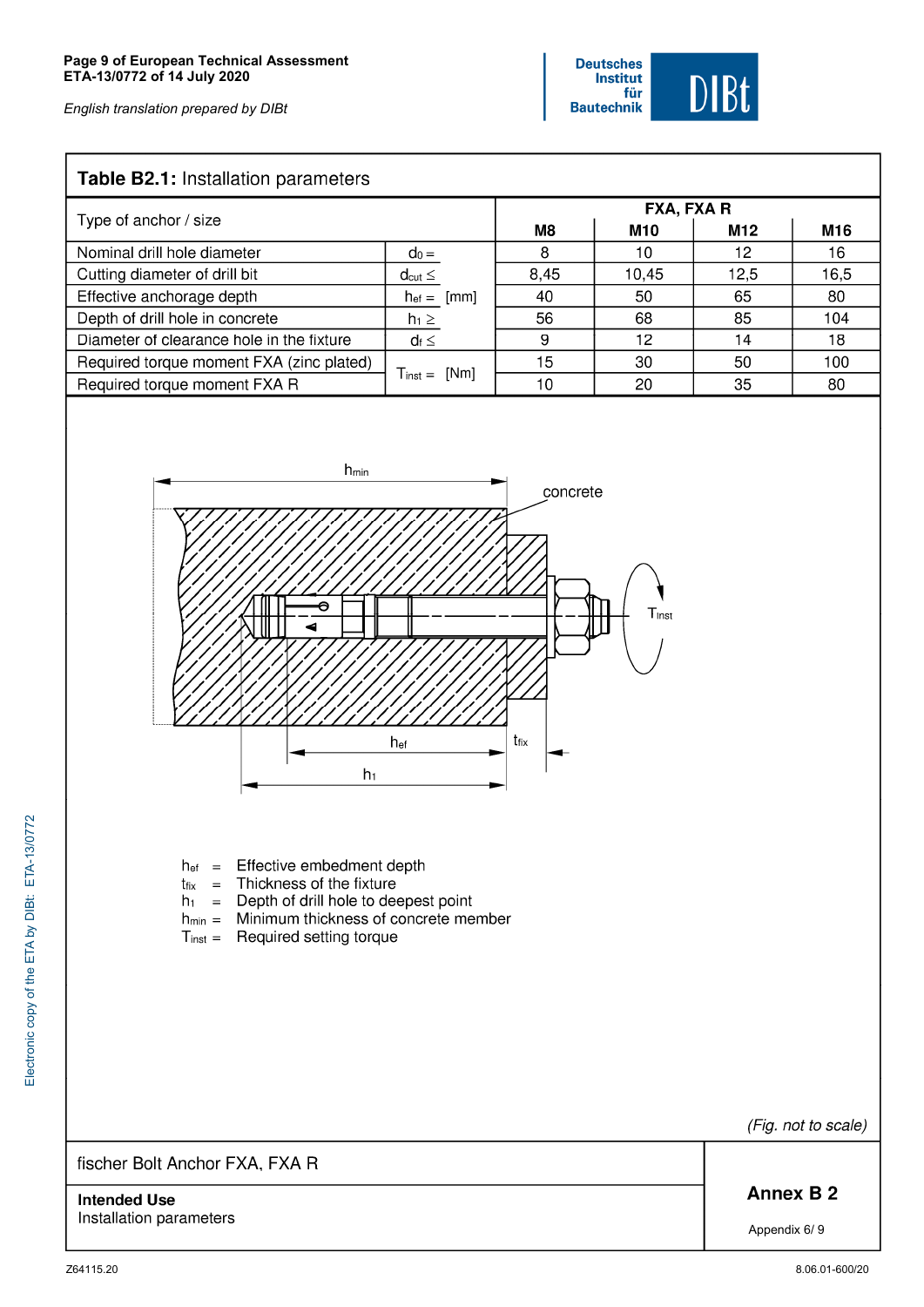## **Installation instructions**

- Fastener installation carried out by appropriately qualified personnel and under the supervision of the  $\bullet$ person responsible for technical matters of the site
- Use of the fastener only as supplied by the manufacturer without exchanging the components of the fastener
- Checking before placing the fastener to ensure that the strength class of the concrete in which the fastener is to be placed is in the range given and is not lower than that of the concrete to which the characteristic loads apply
- Check of concrete being well compacted, e.g. without significant voids
- $\bullet$ Hammer or hollow drilling
- Drill hole created perpendicular +/- 5° to concrete surface, positioning without damaging the  $\bullet$ reinforcement
- In case of aborted hole: new drilling at a minimum distance twice the depth of the aborted drill hole or  $\bullet$ smaller distance if the aborted drill hole is filled with high strength mortar and if under shear or oblique tension load it is not in the direction of load application

| Hollow<br>drilling             | Continue with step 3, 4 and 5                           |                                                           |                  |  |  |  |  |
|--------------------------------|---------------------------------------------------------|-----------------------------------------------------------|------------------|--|--|--|--|
| Hammer<br>drilling             |                                                         |                                                           | C                |  |  |  |  |
| 1                              | $\overline{2}$<br>3                                     | 4                                                         | 5                |  |  |  |  |
| No.                            |                                                         | Description                                               |                  |  |  |  |  |
| 1                              | Create drill hole with hammer drill                     | Create drill hole with hollow drill<br>and vacuum cleaner |                  |  |  |  |  |
| $\overline{2}$                 | Clean bore hole                                         |                                                           |                  |  |  |  |  |
|                                | $\overline{3}$<br>Set anchor                            |                                                           |                  |  |  |  |  |
| $\overline{4}$                 | Expand anchor with prescribed installation torque Tinst |                                                           |                  |  |  |  |  |
| $\overline{5}$                 |                                                         | Finished installation                                     |                  |  |  |  |  |
|                                |                                                         |                                                           |                  |  |  |  |  |
| Hammer drill                   | <b>Types of drills</b>                                  |                                                           |                  |  |  |  |  |
|                                | 56600000000                                             |                                                           |                  |  |  |  |  |
| Hollow drill                   |                                                         |                                                           |                  |  |  |  |  |
|                                |                                                         |                                                           |                  |  |  |  |  |
|                                |                                                         |                                                           |                  |  |  |  |  |
| fischer Bolt Anchor FXA, FXA R |                                                         |                                                           |                  |  |  |  |  |
| <b>Intended Use</b>            |                                                         |                                                           | <b>Annex B 3</b> |  |  |  |  |
| Installation instructions      | Appendix 7/9                                            |                                                           |                  |  |  |  |  |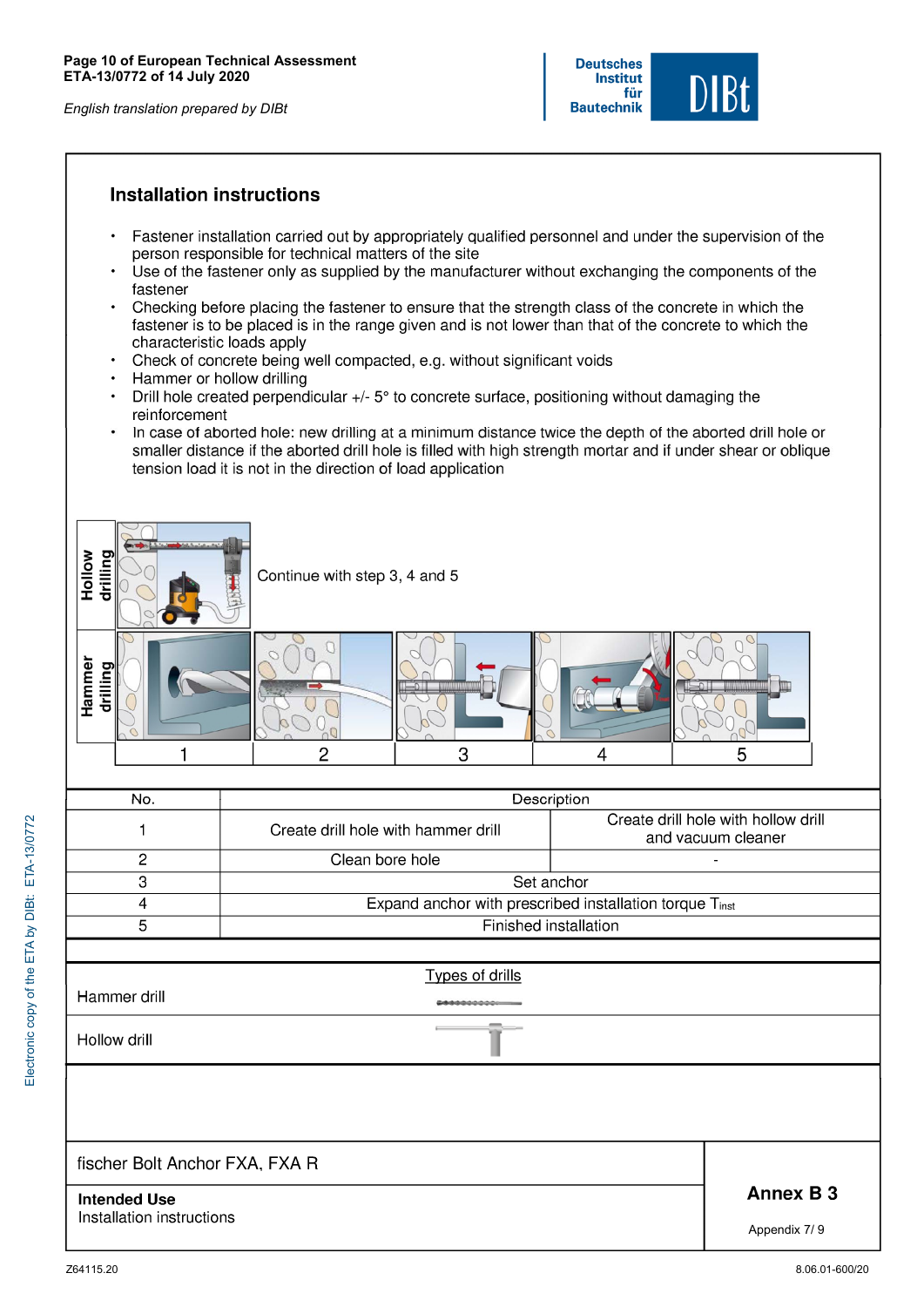## Table C1.1: Characteristic values of tension resistance under static and quasi-static action

| Type of anchor / size                     |                           |                                                                                                                                                                                                                                                                                               |                                                          | FXA, FXA R       |     |     |  |  |
|-------------------------------------------|---------------------------|-----------------------------------------------------------------------------------------------------------------------------------------------------------------------------------------------------------------------------------------------------------------------------------------------|----------------------------------------------------------|------------------|-----|-----|--|--|
|                                           |                           |                                                                                                                                                                                                                                                                                               | M8                                                       | M10              | M12 | M16 |  |  |
| <b>Steel failure</b>                      |                           |                                                                                                                                                                                                                                                                                               |                                                          |                  |     |     |  |  |
| Characteristic resistance                 | $N_{\rm Rk,s}$            | [kN]                                                                                                                                                                                                                                                                                          | 16                                                       | 25               | 36  | 67  |  |  |
| Partial factor                            | $\gamma$ Ms <sup>1)</sup> | $[\cdot] % \centering \includegraphics[width=0.9\columnwidth]{figures/fig_10.pdf} \caption{The graph $\mathcal{N}_1$ is a function of the number of~\textit{N}_1$ (left) and the number of~\textit{N}_2$ (right) and the number of~\textit{N}_1$ (right) are shown in Fig.~\ref{fig:10}. } %$ |                                                          | 1,4              |     | 1,5 |  |  |
| <b>Pullout failure</b>                    |                           |                                                                                                                                                                                                                                                                                               |                                                          |                  |     |     |  |  |
| Characteristic resistance<br>C20/25       | $N_{\rm Rk,p}$            | [kN]                                                                                                                                                                                                                                                                                          | 12                                                       | 16               | 25  | 35  |  |  |
|                                           |                           | C25/30                                                                                                                                                                                                                                                                                        |                                                          | 1,12             |     |     |  |  |
|                                           |                           | C30/37                                                                                                                                                                                                                                                                                        |                                                          | 1,23             |     |     |  |  |
|                                           |                           | C35/45                                                                                                                                                                                                                                                                                        | 1,32                                                     |                  |     |     |  |  |
| Increasing factors for N <sub>Rk,p</sub>  | $\psi$ c                  | C40/50                                                                                                                                                                                                                                                                                        | 1,41                                                     |                  |     |     |  |  |
|                                           |                           | C45/55                                                                                                                                                                                                                                                                                        | 1,50                                                     |                  |     |     |  |  |
|                                           |                           | C50/60                                                                                                                                                                                                                                                                                        | 1,58                                                     |                  |     |     |  |  |
| Installation sensitivity factor           | Yinst                     | $[\cdot]$                                                                                                                                                                                                                                                                                     |                                                          | 1,2              |     | 1,0 |  |  |
| Concrete cone and splitting failure       |                           |                                                                                                                                                                                                                                                                                               |                                                          |                  |     |     |  |  |
| Effective anchorage depth                 | h <sub>ef</sub>           | [mm]                                                                                                                                                                                                                                                                                          | 40                                                       | 50               | 65  | 80  |  |  |
| Factor for uncracked concrete             | Kucr, N                   | $\lbrack - \rbrack$                                                                                                                                                                                                                                                                           |                                                          | $11,0^{2}$       |     |     |  |  |
| Characteristic spacing                    | $S_{cr,N}$                |                                                                                                                                                                                                                                                                                               |                                                          | 3 <sub>hef</sub> |     |     |  |  |
| Characteristic edge distance<br>Ccr, N    |                           |                                                                                                                                                                                                                                                                                               |                                                          | $1,5$ hef        |     |     |  |  |
| Spacing (splitting failure)               | $S_{cr,sp}$               | [mm]                                                                                                                                                                                                                                                                                          | 190                                                      | 200              | 290 | 350 |  |  |
| Edge distance (splitting<br>failure)      | $C_{cr,sp}$               |                                                                                                                                                                                                                                                                                               | 95                                                       | 100              | 145 | 175 |  |  |
| Characteristic resistance to<br>splitting | $N^0$ Rk,sp               | [kN]                                                                                                                                                                                                                                                                                          | min $\{N^0$ <sub>Rk,c,</sub> N <sub>Rk,p</sub> $\}^{3)}$ |                  |     |     |  |  |

<sup>1)</sup> In absence of other national regulations<br><sup>2)</sup> Based on concrete strength as cylinder strength<br><sup>3)</sup>  $N^0$ <sub>Rk,c</sub> according to EN 1992-4:2018

## fischer Bolt Anchor FXA, FXA R

Characteristic values of tension resistance

Annex C 1